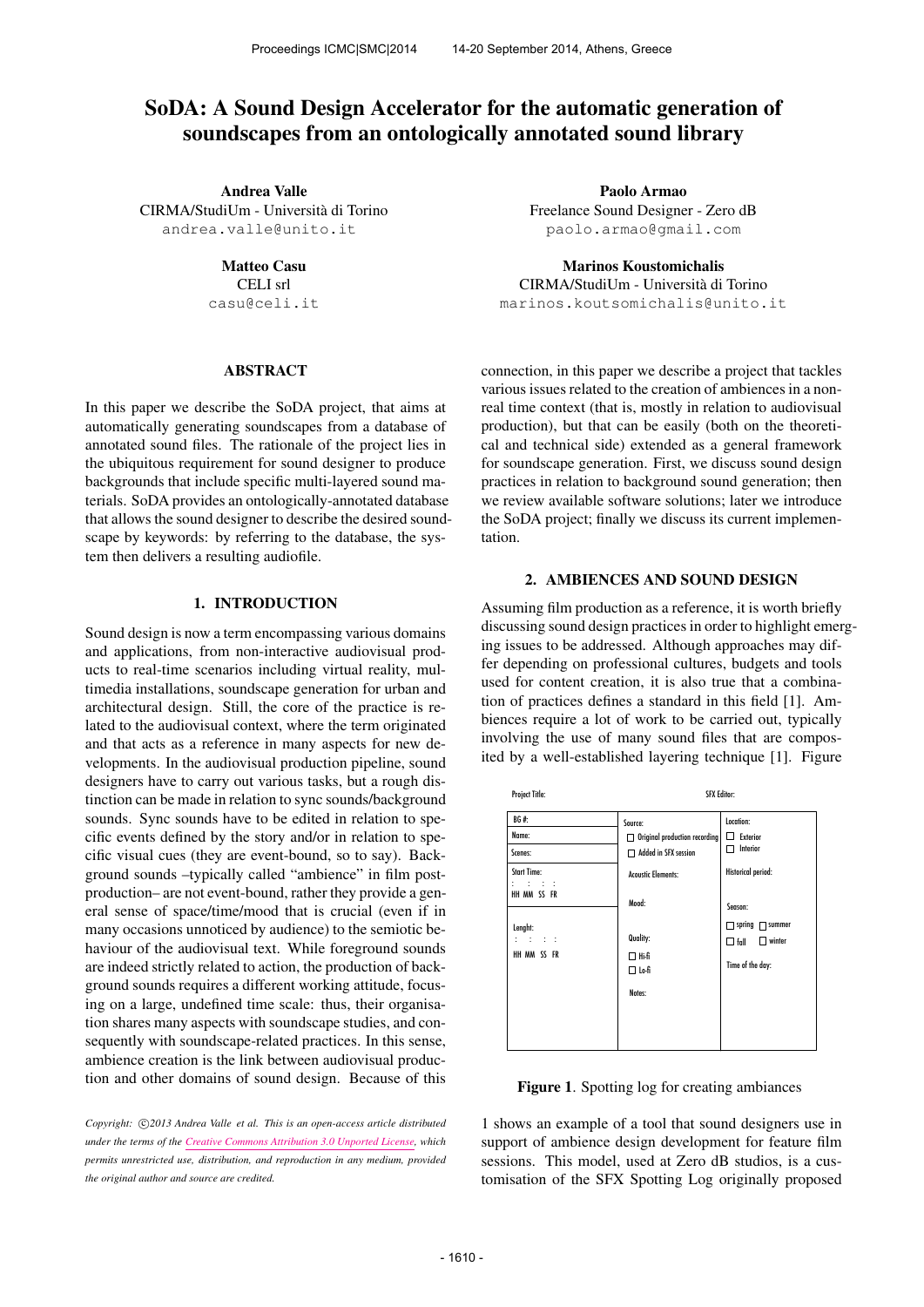by Robin Beauchamp [2]. Once all the features that define an ambience are found, the sound designer starts recording or looking for acoustical elements that compose the aural scene in his/her personal library. The ambience is typically built from discrete elements, that is, audio samples stocked in collections ("libraries") organised in various ways. Postproduction studios develop sound libraries by purchasing commercial libraries and by employing sound editors to record and create private libraries or to create original sounds through synthesis. With regard to audio libraries, the access to sound material typically requires the input of keywords in the search engine, usually referring to a certain desired figurative feature (e.g. fan, cornfield-daytime environment, etc.). Examples of widely diffused libraries on the market are Hollywood Edge<sup>1</sup>, SoundIdeas<sup>2</sup>, Blastwave FX $<sup>3</sup>$ . Also, online sites for consultation and pur-</sup> chase of single audio samples can be taken into account, such as SoundDogs.com<sup>4</sup>, SoundSnap.com<sup>5</sup> and the free community Freesound.org <sup>6</sup>. The classification criteria governing the organisation of the keys are typically heterogeneous and based on practice rather than on explicit formal definitions. The lack of a clear communication protocol between the library producer and the sound designer results in a time-consuming research in the library (thus decreasing efficiency) that does not always produce the desired results (thus decreasing effectiveness). In order to solve this issue, support tools are commercially available, that allow the sound designer to organise audio materials from different libraries in a custom library, and to define his/her own keywords. An example is Soundminer<sup>7</sup>. An alternative approach to classification criteria exploits metadata associated with sound files, as defined by the RIFF (i.e. AIFF and WAVE) and MP3 file format (the last not to be into account, given the scant use in the professional field). Metadata can be used as search keys for files, requiring the sound designer, however, to provide a classification of individual samples. Dedicated softwares, like Metadigger by Sound Ideas  $8$ , make it possible to search for samples through the use of metadata. In essence, the work of organizing sound materials falls largely on the sound designer. In addition, the customization of the library increases the productivity of the designer owner, but does not allow to transfer knowledge, since the criteria for classification chosen by the individual sound designer are potentially even more heterogeneous than those of departure. As dedicated human resources are needed to organise sound libraries, this activity rarely happens in everyday activities of medium/small sound post-production studios. Hence, the habit of creating a new library for each project, that potentially requires a relevant amount of resources both in terms of time and storage space. In some sense, custom created libraries might be just the first step toward the same accessibility issue emerging with commercial libraries, as

it is just a matter of time and work to have them increasing to such a dimension that they cannot be managed anymore by the sound designer. Thus, on one side commercial libraries requires a relevant amount of time to be explored; on the other side libraries assemble from custom recordings, while fulfilling the needs of the very moment, in order to be reused in future projects require an analogous amount of time to be annotated with semantic metadata.

To sum up, the work of sound designer relies heavily on sound libraries (be they commercial or custom-made), but their usage is far from being optimal, as the retrieval process is often unsatisfactory in terms of efficiency and effectiveness, and this sub-optimality propagates through the whole production pipeline.

## 3. SOFTWARE SOLUTIONS

In sound design, libraries of sound samples stands on the data side. They have a software counterpart in Digital Audio Workstations (DAW, a typical example being Avid Pro Tools), environments that allow to load and edit sounds in relation to a fixed timeline and that can be used as host environments for third party DSP unities, the so-called plugins. While DAWs allow the automation of control by recording and playing back control gestures, they are typically controlled by hand. That is, in the case of ambiences that we are considering, the sound designer specifies by means of a GUI which sounds have to be inserted, at which time, and how they are processed. Each ambience results from the layering of multiple sounds, typically from few to dozens. This is a time-consuming task, where layers have to be processed and spatialised in a time-varying way, in order to provide liveness and verisimilitude. As these variations are not related to specific events, they are typically managed in a procedural way, and thus they could be automatised. Solutions from four other domains address the issue of automated compositing of background sounds (event-unbound, so to say).

First of all, sound design for gaming industry has to face the issues of interaction that requires –in relation to background sound– to specify some rules to generate audio as it is not possible to know in advance e.g. duration. The terms "procedural audio" is widely used into gaming industry starting from Farnell's seminal book *Designing Sound* [3]. From a theoretical perspective, procedural audio indicates the use of various techniques for audio synthesis and processing used in the domain of computer music, firmly established and already available (e.g. [4], [5]), to generate sounds in real time for gaming environment. Such an approach is now gaining a high momentum in sound design for gaming and is also entering in the classic film scenario. In case of textural sounds, procedural audio aims at defining an acoustic behavior that can drive the synthesis, be the latter based on algorithms or on playback/manipulation of atomic sound samples. As an example, in the case of the rain, rather than using audio samples of non-specifiable duration, it can be much more efficient and effective to collect short samples of dropping sounds and to re-generate the overall texture of rain. In game industry procedural audio is actually available through specialised extensions for

<sup>1</sup> http://www.hollywoodedge.com/

<sup>2</sup> http://www.sound-ideas.com

<sup>3</sup> http://www.blastwavefx.com/index.html

<sup>4</sup> http://www.sounddogs.com/

<sup>5</sup> http://www.soundsnap.com/

<sup>6</sup> http://www.freesound.org/

<sup>7</sup> http://www.soundminer.com/

<sup>8</sup> http://www.sound-ideas.com/metadigger.html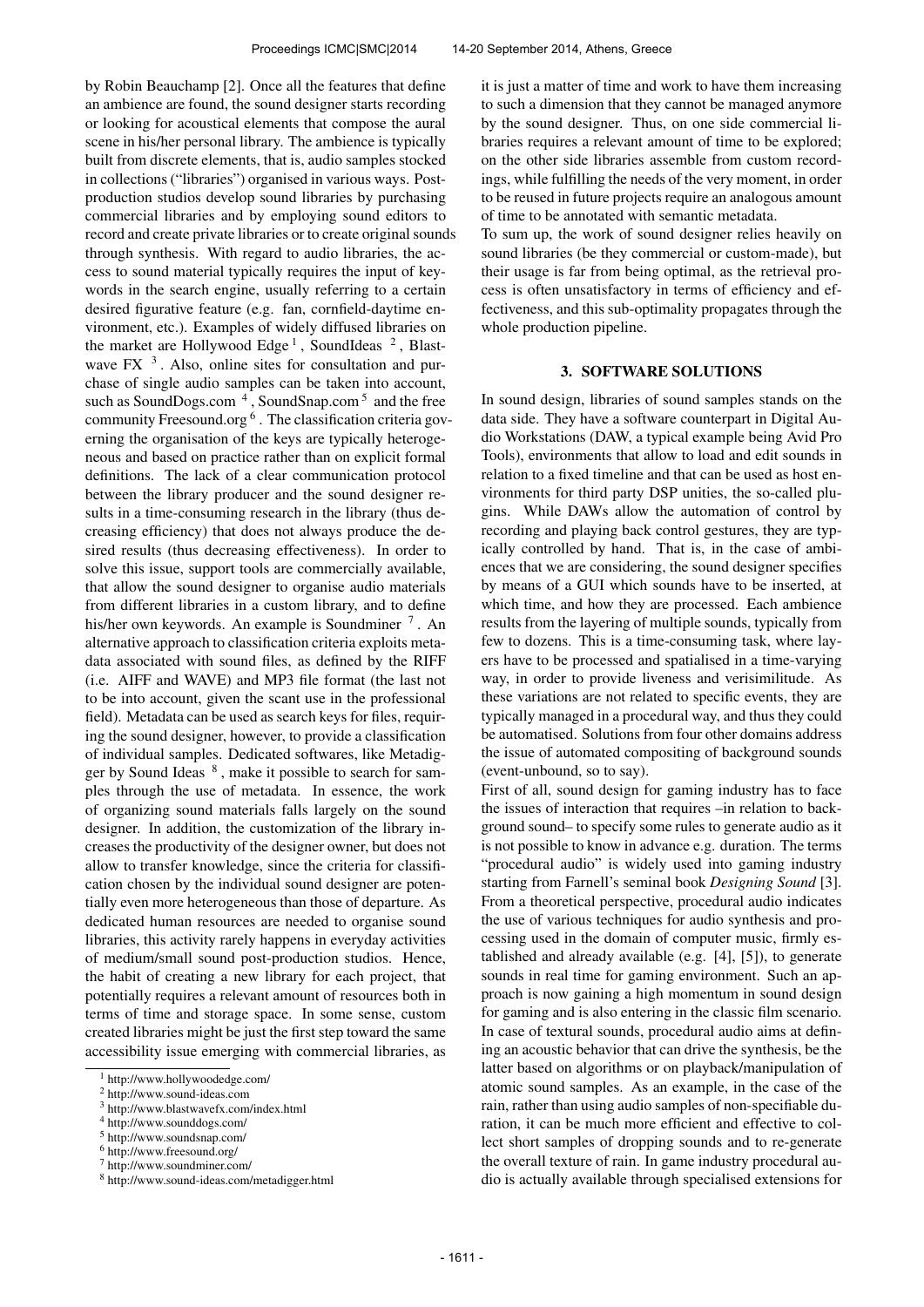middlewares, software environments that bridge the software development level with the hardware level. In input, middlewares <sup>9</sup> provide the developer –in this context: the sound designer– a set of tools and interfaces to work on sound. In output, they generate opportune software elements (e.g. libraries, referring to audio data) to be integrated into targeted applications (e.g. more general game development environments) and platforms (from OS, to mobiles, to consoles), typically over various multichannel configurations (e.g. stereo, 5.1, 7.1 etc).

In the field of softwares for audio-visual sound design, some solutions are intended as alternative tools for the composition of background sounds and effects. Among the most common: MetaSynth<sup>10</sup> and Soundbuilder<sup>11</sup>, a list to which some special plug-ins for DAW can be added. Metasynth provides the user with a graphical control that allows her/him to literally draw the sound, an approach that facilitates a quick design of the sound material. Soundbuilder is proposed as a tool for creating soundscapes. In contrast to the method based on layering imposed by DAW, Soundbuilder approaches the composition considering the physical space of the scene. In both cases, their peculiarity is to go out from the constraints imposed by the DAW multitrack paradigm (layering of single samples). In any case, the materials obtained from these are usually managed within a DAW.

The automatic generation of soundscapes is the focus of four projects. The European project Listen [6] coordinated by the Fraunhofer Institut für MedienKommunikation is focused on the generation and control of interactive soundscapes, but it is specifically targeted to an innovative, mediaoriented experimentation on augmented reality. Its main goal is to create a new medium: the immersive audioaugmented environment (IAAE). Listen does not include an explicit modelling of the soundscape and does not provide production tools for sound design. Tapestrea [7] is intended to create "environmental audio" in real-time, but does not define any explicit relationship between sound and space, nor it is possible to interact with the user. Physis <sup>12</sup> is an industrial research project led by IRCAM that deals with the modelling and the synthesis of virtual soundscapes. Physis is, nevertheless, oriented exclusively towards the game industry, and implementation details have not been published yet. GeoGraphy [8] is designed for the real-time simulation of existing soundscapes, starting from a database containing sound materials and semantic information. It can work interactively and in real-time, it includes the modelling of a virtual listener, but the organisation of audio materials is based on specific data structures ("graphs"), potentially very complex to handle. The underlying model of GeoGraphy is designed for a specific purpose and it does not easily merge into the sound design

<sup>11</sup> http://www.soundbuilder.it/

workflow. In the direction of a simplification of the configuration required to the user, Schirosa [9] discusses an extension for GeoGraphy that allows the generation of realistic soundscapes with a higher level methodology (e.g. by specifying semantic constraints that drive the automatic generation of graphs).

Finally, the use of the computer as a support tool in creative processes, that is through the delegation of high-level competences and not just in terms of low-level processing, is at the center of computer-assisted composition. Wellknown software especially designed for this purpose are OpenMusic, PWGL, Common Music. Their features include the ability to manipulate symbolic representations of the musical fact, together with tools for audio signal analysis. These solutions are indeed eminently musical, thus they do not address the problems of sound design. Still, the idea of constraint-based composition can indeed be relevant for bringing an intelligent support to the creative production in sound design.

#### 4. AN OVERVIEW OF SODA

In the following sections we introduce the SoDA architecture and its implementation. Figure 2 (left) provides a general formalisation of sound design practice as we have discussed it. First, the sound designer retrieves sound files from an already existing archive (be it created from scratch or commercially available). Then, the resulting sound files have to be organised following a certain schema (e.g. layering). Finally the tracks have to be processed and mixed so that the final audio is available. Taking into account



Figure 2. General formalisation of sound design for ambiances (left) and automatisation in SoDA(right).

the previously discussed issues, SoDA aims at providing – with respect to the creation of ambiances– a twofold computational "acceleration" (hence its name) to sound design practice: on the selection of relevant sound elements to be composited and on their organisation. The situation is shown in Figure 2(right), where the slashed line indicates the automated aspects. On one side, in SoDA sound files are annotated by human experts (but not exclusively) with tags preserving relevant information (see later) and stored into an archive. Then, SoDA features a Semantic Search Engine that allows to retrieve sound files from an input query by the user. On the other side, SoDA features an automated Soundscape Composer that allows a rapid, tune-

<sup>&</sup>lt;sup>9</sup> Two main solutions are available on the market: Wwise by Audiokinetic and FMOD by Firelight Technologies.

<sup>10</sup> http://www.uisoftware.com/MetaSynth/index.php

<sup>12</sup> [http://www.ircam.fr/305.html?&tx\\_](http://www.ircam.fr/305.html?&tx_ircamprojects_pi1%5BshowUid%5D=74&tx_ircamprojects_pi1%5BpType%5D=p&cHash=ed317fa8927e424c8700c020b1812a58&L=1)

[ircamprojects\\_pi1%5BshowUid%5D=74&tx\\_](http://www.ircam.fr/305.html?&tx_ircamprojects_pi1%5BshowUid%5D=74&tx_ircamprojects_pi1%5BpType%5D=p&cHash=ed317fa8927e424c8700c020b1812a58&L=1)

[ircamprojects\\_pi1%5BpType%5D=p&cHash=](http://www.ircam.fr/305.html?&tx_ircamprojects_pi1%5BshowUid%5D=74&tx_ircamprojects_pi1%5BpType%5D=p&cHash=ed317fa8927e424c8700c020b1812a58&L=1) [ed317fa8927e424c8700c020b1812a58&L=1](http://www.ircam.fr/305.html?&tx_ircamprojects_pi1%5BshowUid%5D=74&tx_ircamprojects_pi1%5BpType%5D=p&cHash=ed317fa8927e424c8700c020b1812a58&L=1) Retrieved June 14, 2014.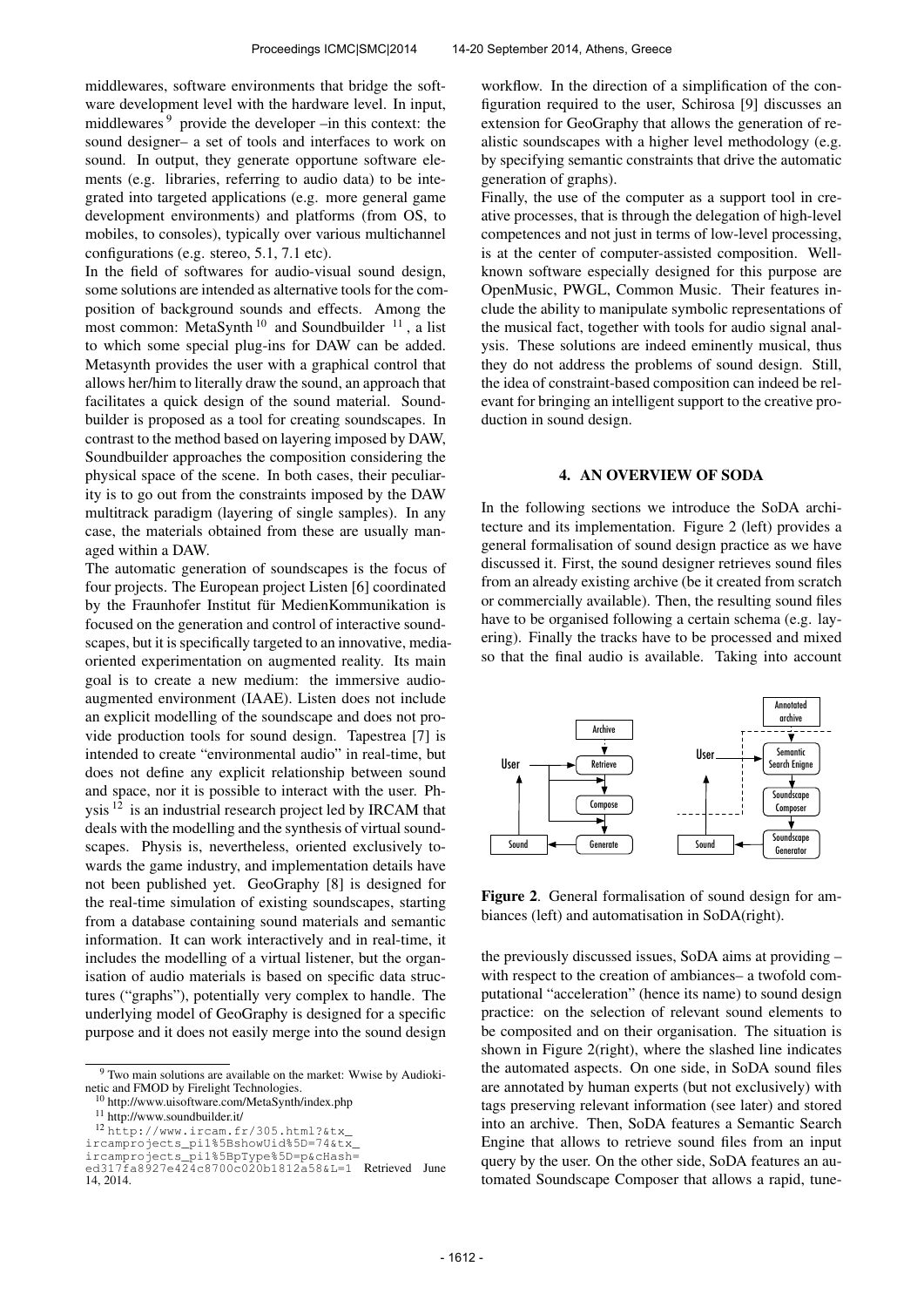able, creation of soundscapes of unspecified duration  $13$ . The Soundscape Composer is passed the results from the Semantic Search Engine and is provided with algorithms for semantically-informed, automated layering. Finally, these data, which are placed at the organisational level, are passed to the Soundscape Generator which is responsible for the final audio rendering.

In the following we will first discuss the semantic engine for retrieving sound files, and then two components that implement the strictly audio related parts. Finally we will describe the actual implementation.

#### 5. ANNOTATION AND SEMANTIC SEARCH

In order to enhance semantically the retrieval of sound files, we have defined an annotation schema starting from the way in which metadata are annotated in state-of-the-art libraries. Among the libraries used by sound designers we have taken into consideration Sound Ideas Series (6000, 7000 and 10000), World Series of Sound, Renaissance SFX. The search tools for audio documents taken into account are SoundMiner<sup>14</sup>, Library Monkey<sup>15</sup>, Basehead<sup>16</sup>, Audiofinder <sup>17</sup> , Apple iTunes (that, even if not intended for professional use, is used by small studios). An example is the metadata tagset from Renaissance SFX, that includes: identifier, title, length, type of ambience, position (stationary or echo), movement (direction of the sound), description, category (with respect to an internal classification). Regarding how documents are usually tagged in commercial sound libraries two observations can be made. First, the "description" field often seems to include information that could better be served in dedicated fields — one example is information about the location represented in the sound file; second, libraries rarely follow standard and controlled vocabularies: each library use a specific structure for the fields of its documents and for their values — this is a problem in terms of interoperability between libraries as well as in terms of ease of use for a user (in our case, a sound designer). One example is given by the various formats for dates, or by the different ways to tag the genre.

On the administrative and technical side, the Audio Engineering Society (AES) has published two standards  $18$ : AES57-2011 ("Audio object structures for preservation and restoration") and AES60-2011 ("Core audio metadata"). There are also less specific (but freely available) standards, such as the Dublin Core, in its variants ("application profiles" 19). Other, more domain-specific, examples, are EBUcore (AES60) and MPEG-7 (including the audio section ISO/IEC 15938-4:2002). With the advent of semantic technologies for the web (linked data [10], semantic web [11]) and RDF-based vocabularies, semantic interoperability has become one of the desiderata of data models. In this regard, a tendency that showed up is the confluence of different domain-specific vocabularies in more general ontologies used for data integration. In 2012 the WWW consortium (W3C) mapped some of the most used schemas for media objects in the Ontology for Media Resources<sup>20</sup>, recommending it for the annotation of digital media on the web. The W3C specification is not bound to a serialisation in a particular language, so it can be used as a general schema for the SoDA project.

Within SoDA, the Semantic Search Engine heavily relies on classical techniques borrowed from Information Retrieval (IR) [12], whose main task is finding relevant "documents" on the basis of the user's information needs, expressed to the system by a query. The query can be structured or nonstructured (i.e., a textual query). The process of feeding the search system with documents has to be preceded by the task of annotating documents (files) with metadata, which are then used by the system to provide features useful for the user, such as faceted search (i.e., the capability of filtering documents by selecting orthogonal features) and query expansion (a technique in which the engine recognizes relevant concepts in the user query and triggers an "expanded query" on the documents). The intelligence of the system depends on several factors. The two most relevant are first a good annotation of the documents; secondly, the disposal of a knowledge base that helps the system in recognising concepts within the metadata and in the user's query (so that the search is *mediated* by the knowledge base).

Obviously, the process of annotation imposes trade-offs between scalability and accuracy: a structured manual annotation, which uses a tagset compliant to the knowledge base used by the system, will likely lead to better IR results, but it will hardly scale to situations in which new documents are created and must be annotated by hand. A good compromise is hence to conceive the document as a set of different fields, some of which can be partially structured (e.g. contain free text, which is easy for a human to manage) and others can be pre-compiled by means of an automated process. Therefore, choosing the right tagset for the annotation is quite a crucial task: the tagset should cover the project needs but also be kept simple, in order to be usable. Moreover, it is a good choice to keep it interoperable with existing standards.

In SoDA metadata are divided into three sets: *administrative* metadata include provenance information, copyright, date of creation, etc.; *technical* metadata describe file format, length, number of channels, andspectral information; *content metadata* refer to the document's content. Administrative metadata are typically created together with the creation of the audio file. In the SoDa project, scalability on technical metadata is guaranteed by a custom audio analysis utility that processes the library in batch mode and pre-compiles technical metadata on each document. Content metadata are compiled by a human, but –to gain scalability– permit unstructured text in some of the fields. In Figure 3 we give the set of tags used in SoDA by means of a fake but realistic example. Our tagset takes into account both standard practices (see Figure 1) and the needs explicitly expressed by the sound designers involved in the

<sup>&</sup>lt;sup>13</sup> Hence on we will refer to background sounds or ambiences more generally as soundscapes.

<sup>14</sup> http://store.soundminer.com

<sup>15</sup> http://www.monkey-tools.com/products/library-monkey/

<sup>16</sup> http://www.baseheadinc.com

<sup>17</sup> http://www.icedaudio.com

<sup>18</sup> http://www.aes.org/publications/standards/

<sup>19</sup> http://dublincore.org/documents/profile-guidelines/

<sup>20</sup> http://www.w3.org/TR/mediaont-10/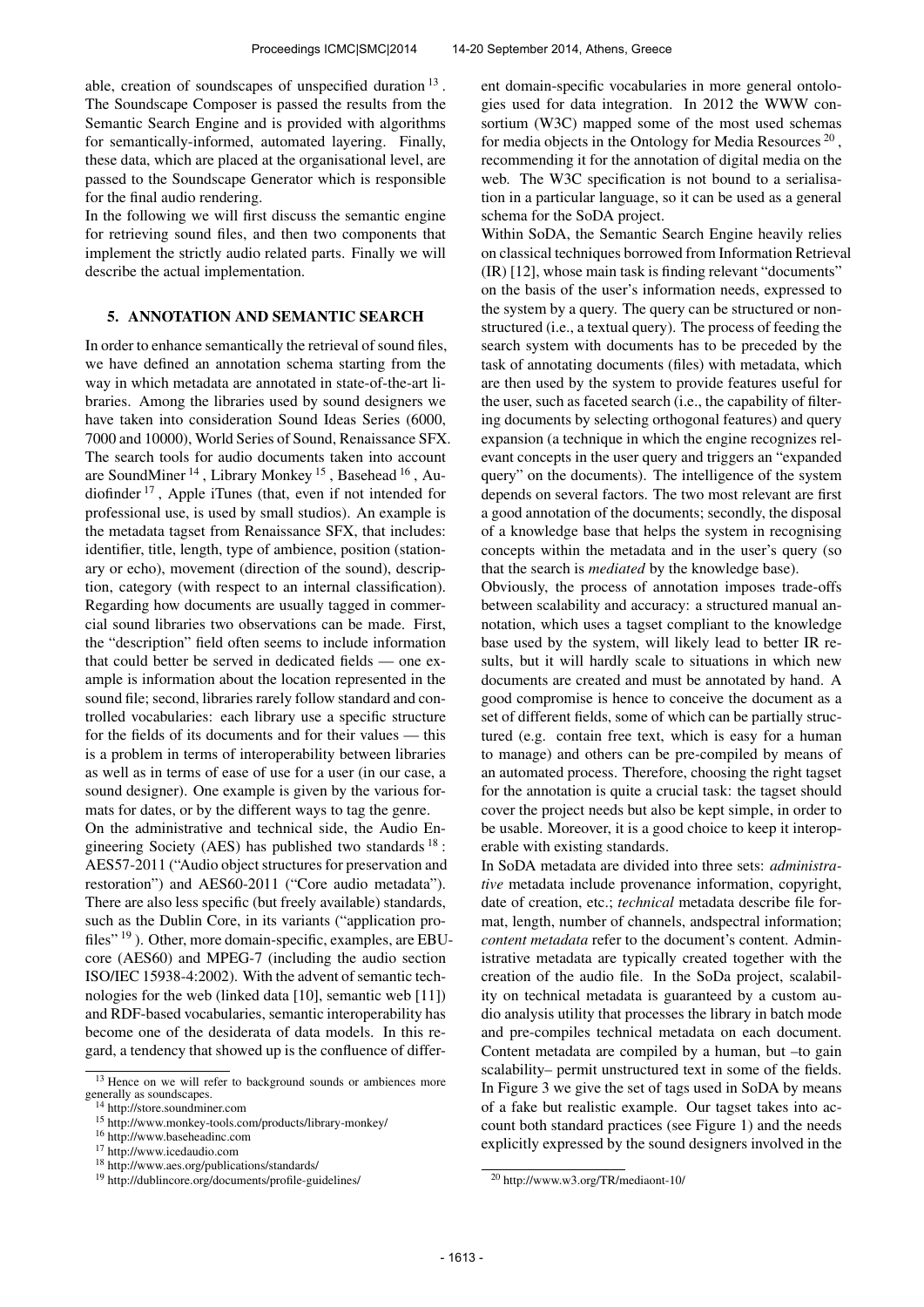project. Among these are the number of channels, the location, and information about the context: season, time of the day, meteo. We also tried to stay as compliant as possible to the *Ontology for Media Resources* as for the names and types of the fields. Among content data, the tag typeOfSoundObject is related to a phenomenological appreciation [13], and allow to define Atmospheres (long sounds, with no begin/end), Sound Objects (atomic sounds), Sequences (composite sounds that nevertheless show a unique identity). This tag is relevant for soundscape composition (see later, an analogous classification is proposed in [8]). Some of the content data cannot be

| $<$ dor>                                                                                            |                                                                   |
|-----------------------------------------------------------------------------------------------------|-------------------------------------------------------------------|
| - management metadata -                                                                             |                                                                   |
| <field name="identifier">1234</field>                                                               |                                                                   |
| <field name="creator">Machiavelli Music</field>                                                     |                                                                   |
| <field name="collectionName">My Great Collection</field>                                            |                                                                   |
| <field name="copyright">2013 Machiavelli International Musical Images - All rights reserved</field> |                                                                   |
| <field name="recordDate">2013-11-12</field>                                                         |                                                                   |
| <field name="releaseDate">2013-11-15</field>                                                        |                                                                   |
| <field name="description">dogs barking loud in the streets of turin</field>                         |                                                                   |
| <field name="title">dogs barking</field>                                                            |                                                                   |
| <field name="url">http://fakedomain.com/docs/1234</field>                                           |                                                                   |
| - technical metadata -                                                                              |                                                                   |
| <field name="bitDepth">24</field>                                                                   |                                                                   |
| <field name="channels">6</field>                                                                    |                                                                   |
| <field name="duration">00:00:12</field>                                                             |                                                                   |
| <field name="samplingRate">192000</field>                                                           |                                                                   |
| <field name="typeOfShot">closeup</field>                                                            | - closeup, mid-shot, long-shot -                                  |
| - technical metadata -                                                                              |                                                                   |
| <field name="centroid">520</field>                                                                  | $<$ !- in hertz ->                                                |
| <field name="complexity">0.8</field>                                                                |                                                                   |
| <field name="dissonance">0.5</field>                                                                |                                                                   |
| <field name="loudness">3.2</field>                                                                  | $<$ !- in sones ->                                                |
| <field name="onsets">3.2</field>                                                                    | - array of seconds -                                              |
| <field name="onsets">2.5</field>                                                                    |                                                                   |
| <field name="onsets">1.9</field>                                                                    |                                                                   |
| <field name="pitch">100</field>                                                                     | $<$ !- hertz ->                                                   |
| <field name="sharpness">0.3</field>                                                                 |                                                                   |
| <field name="slope">12</field>                                                                      |                                                                   |
| <field name="spread">1</field>                                                                      |                                                                   |
| <field name="weightedSpectralMaximum">100</field>                                                   |                                                                   |
| - content metadata -                                                                                |                                                                   |
| <field name="createdIn">torino</field>                                                              | - place of the recording -                                        |
| <field name="depictsFictionalLocation"></field>                                                     | - place depicted by the recording -                               |
| <field name="season"></field>                                                                       | - spring, summer, autumn or winter -                              |
| <field name="timeOfTheDay"></field>                                                                 | - morning, noon, evening, night -                                 |
| <field name="content">dogs</field>                                                                  | - content associated to the file (e.g. the source of the sound) - |
| <field name="periodStartYear"></field>                                                              |                                                                   |
| <field name="periodEndYear"></field>                                                                |                                                                   |
| <field name="typeOfSoundObject">atoms</field>                                                       | - sound object, sequence, atmos-                                  |
| $<$ /doc>                                                                                           |                                                                   |

Figure 3. An example of SoDA document.

properly represented by using a flat tagset, but needs some structure: as an example, locations constitutes a taxonomy (New York is a place in the United States, which are part of North America). Physical objects, present together with the locations in the text descriptions, generally have a similar structure: e.g., birds are animals. The SoDA Semantic Search Engine uses as knowledge base an OWL artifact  $[14]$ <sup>21</sup>.

The ontology is hence constituted by two main taxonomies: locations and objects, among which there are physical as well as abstract objects (including events). The hierarchical relations among objects and among locations are used by the search engine to perform query expansion; sets of synonyms attached to each individual or class are also used at query time by the engine. The total number of individuals in the ontology is roughly 1000 ( $\approx$ 300 locations and  $\approx$ 700 objects). The ontology has been built with a bootstrap process: a set of locations has been extracted from GeoNames (in particular, countries of the world with major cities), while the part on physical objects is in fact the Proton Ontology, an Upper Level Ontology by OntoText<sup>22</sup>. The ontology also keeps track of information about the type of sound emitted by the object  $-$  e.g. if the sound is repeatable.

Thanks to this data organisation, together with basic linguistic analysis (in particular, tokenization and lemmatization) the Semantic search engine permits to find children as well as syntactical variants of the concepts expressed in the user query, gaining a simple yet effective set of IR features. Thanks to the linked data links between GeoNames and DBPedia [15] demonyms are also used by the engine: "french" finds "France" (and children locations) and vice versa.

# 6. SOUNDSCAPE GENERATOR AND SOUNDSCAPE COMPOSER

As shown in Figure 2 SoDA's design involves a Soundscape Generator (SSG), an autonomous and highly featured soundscape synthesis engine capable of modelling soundscapes with a variable degree of realism, and a Soundscape Composer (SSC), that acts as a mediator between the former and other parts of SoDA in oder to completely automate soundscape generation from user query.

SSG is designed as a versatile and multi-featured audio engine, that can work as an autonomous unit and that can be at the same time integrated modularly into SoDA. Several features had to be addressed while developing SSG. SSG is capable of modelling complex 3D spaces and of providing localisation of sound events within them and with respect to their acoustic properties. SSG works both in real and non-real time, in order to be used for both quick tests and experimentation as well as for its specialised role in SoDA. It delivers sound in a variety of formats (mono, stereo, multichannel, etc). Finally, it can emulate and reconstruct complex soundscapes by means of minimal sonic material. By addressing all these issues, SSG is innovative if compared with similar systems.

SSG proposes a conceptually straightforward model for soundscape generation. As shown in Figure 4, SSG generates audio by taking into account three elements: a "Space", a "Listener", and a "Decoder". These elements are coordinated and integrated by a "Renderer", that is also the external interface of the system.

The Space is intended as a model of the desired sound



Figure 4. Soundscape Generator (SSG) structure.

<sup>21</sup> Using a widespread terminological abuse, we here use the terms "knowledge base" and "ontology" interchangeably.

<sup>22</sup> http://www.ontotext.com/proton-ontology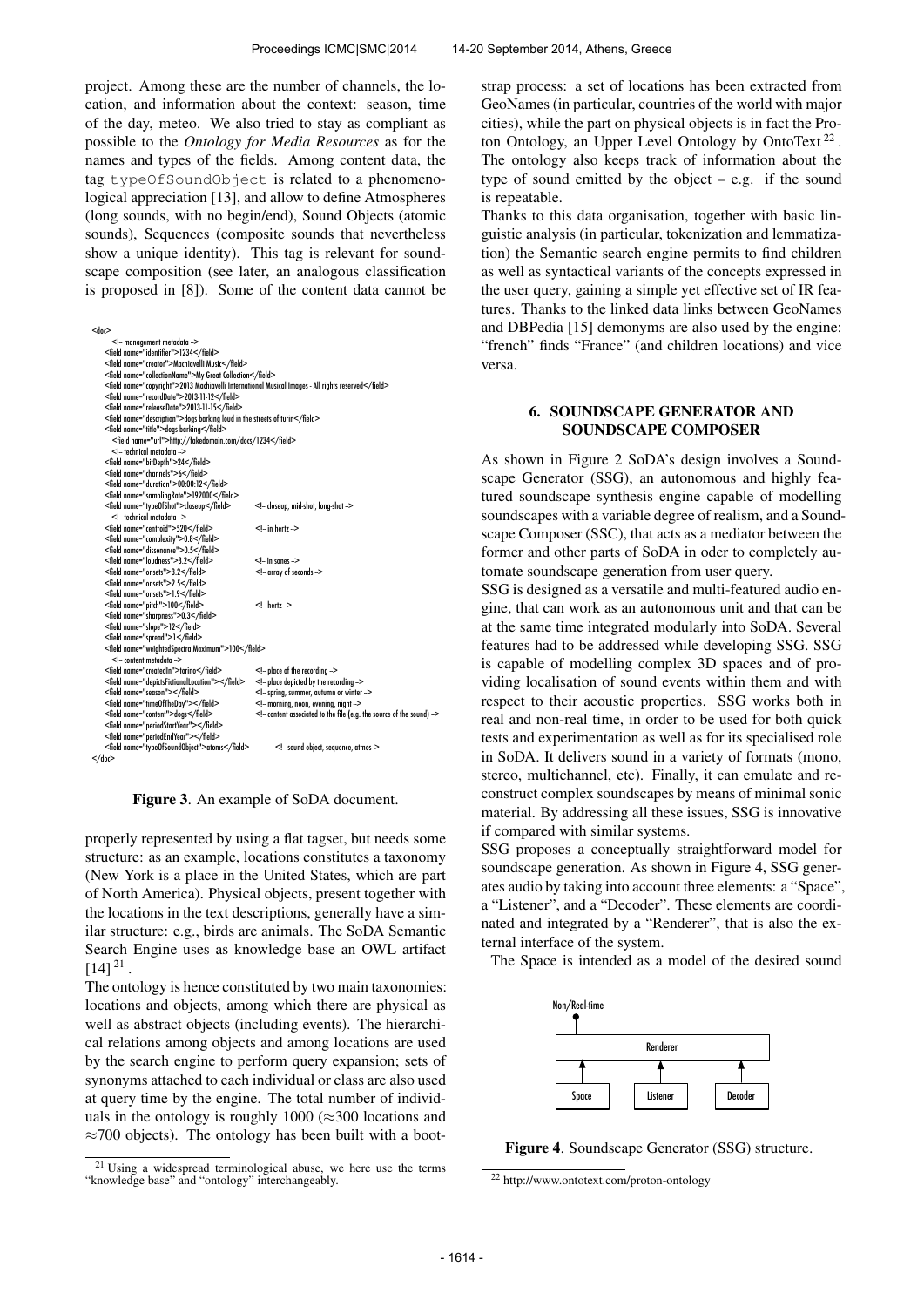space. In this sense, SSG is related to soundscape modelling softwares rather than to DAW-like or abstract sound environments. The Space (see in general Figure 5) is built as an aggregate of an arbitrary number of "Zones", each provided with its specific geographical, acoustic and sonic profiles. Profiles are intended as sets of features, that may undergo future improvements and enhancements. The Geographical profile refers to spatial boundaries and absolute positioning in the 3D virtual space. The Acoustic profile refers to modelling physical phenomena (with a variable degree of realisms) such as reverberation, resonance, absorption, etc. Finally, the Sonic profile refers to the type of sound events that may occur within a Zone: these are modelled as arrays of Sources. SSG allows for different



Figure 5. SSG: structure of Sound space.

kinds of Sources, all of which are nevertheless conceived as audio "Sequences" (or as simple sound "Objects") of some sort - their only differences lying in their spatial positioning and directionality. A Source is a data structure containing audio data as well as information about when and where they should be reproduced. Directional Sources may be either fixed in space or allowed to move in predefined trajectories. Other types have been defined, such as for instance "Cloud", that facilitates the modeling of events such as crowds, rain, etc. Another special kind of Source are Atmospheres (see later), that are intended to represent non-directional background sound (the so-called "air" in sound designer's jargon).

Each individual Source is triggered for playback with respect to a pattern-based mechanism. Patterns are highlevel data structures of arbitrarily complexity that define in a very synthetic way a temporal behaviour, whether oneshot or repetitive, deterministic or stochastic, and that can be arbitrarily combined linearly or recursively  $^{23}$ . SSG provides the user with a conceptually straightforward way to model highly sophisticated events with minimal elements so to represent linear sequences, random selections from lists, probability-based number generators, random walks, mathematical constructs, and others. This feature is one of the major innovations of SSG when compared to similar systems. Indeed, rather than random permutations of sound sources, real soundscapes are characterised by specific spatial and temporal patterns. As an example consider a dog that barks in an irregular but not totally random way. It would be highly inefficient to mimic in detail such a behaviour using traditional sequencing methodologies. Yet in SoDA it is trivial to model a highly realistic and everpermuting dog barking by defining patterns that describe its phenomenological properties and applying it to just a few different bark recordings.

SSG also implements different kinds of Listeners' profiles, depending on their spatial motion. It is possible to model listeners with different spatial positioning and ambulatory behaviour as well as having different listening sensitivity. There are models for listeners fixed in space, or following predefined trajectories, or randomly wandering in space. Thus, by having a Listener move through Zones with different acoustic/sonic profiles, highly complex and specialised soundscapes can be easily modelled, e.g. the soundscape of a building from the perspective of someone who is running through its various rooms.

Finally, the third element of SSG is the Decoder, that manages the desired output format. Internally, SSG relies on ambisonics spatialisation algorithms [17] so that, given the opportune decoder, the same audio stream can be decoded to standard formats such as mono, stereo, 5.1, 7.1 or even for reproduction from an arbitrarily configuration of speakers in 2D or 3D space.

Thus, the Renderer takes into account all the properties defined for its Space, composes them with the properties of the Listener and generates audio in compliance with the Decoder.

While it is relatively easy to model sophisticated soundscapes with SSG, its usage still requires the user's intervention. On the contrary, SoDA asks for a fully automated soundscape composing paradigm. Soundscape Composer (SSC) has been conceived as that part of the overall system that would interact with SSG and configure it accordingly to the results of the Semantic Search Engine. SSC address several tasks:

• Given the results of the semantical analysis it chooses and subsequently models a Space with adequate geographical and acoustic features.

In SoDA, the Space consists of a singleton zone having a fixed listener at its center. This is an example of the constraints that the Composer imposes to the Generator: in fact, a soundscape for SoDA (think about the reference to the ambiance in sound design) is intended as a background with some possible moving sound sources but where the

<sup>&</sup>lt;sup>23</sup> These kinds of data are extensively supported in the SuperCollider language, used in the implementation, see  $[\hat{16}]$ .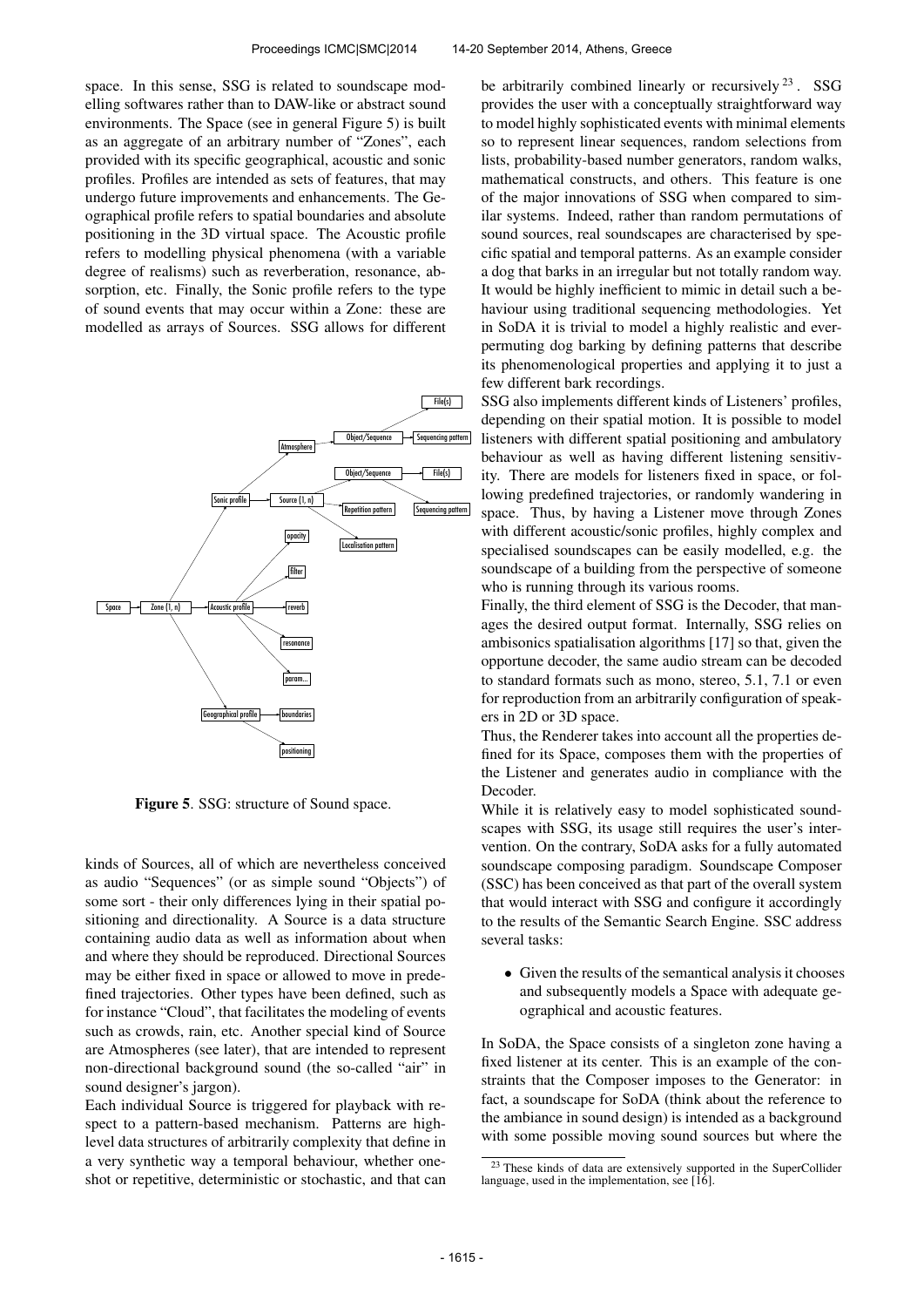listener is not moving  $2^4$ . Once the space has being designed, SSC populates it by selecting sounds from the library and with respect to the results of the semantical analysis.

• SSC associates the Space with at least one Atmosphere.

The Atmosphere (a value from the TypeOfSoundObject tag) will be constructed from the files that are tagged as atmos. It loops constantly to provide an acoustic background for the soundscape, ensuring a continuous layer so that no silent gaps exist in the final audio output.

• Individual Sources are then created by means of combining similar sounds (similarity here is defined with respect to their classification and their semantic properties) into audio sequences.

The last step involves a number of decisions on the temporal and spatial behaviour of the overall soundscape. A general leading criterion can be defined as "balance". The generated soundscape should be generally balanced in spatial, temporal, spectral, contextual and dynamics-related respects. "Balance" here refers to a compromise between a certain variance (an essential element of a realistic soundscape) and an average, stationary state. Here, "realism" is a semiotic/empirical criterion that depends on sound design practice and cultural expectations. Apart from this general criterion, SSC has to also guarantee that the individual Sources generated not only satisfy the desired overall behaviour of the soundscape but are also meaningful in their own sake. Thus, each individual Source corresponds to an actual real-life object and behaves in an appropriate way.

- As a default behaviour (that is, unless explicitly specified by some tags), SSC treats all available sounds as static, non-repeatable and mostly occurring in close proximity to the Listener and in the horizontal plane defined by his or her ears.
- Sounds that are tagged as "sequences" are never repeated (contrasting "sound objects") since in real life it is unplausible that complex sequences of sounds are exactly repeated;
- SSC takes into account sounds tagged as "in motion" by spatialising them according to set of rules defined not in the document but in the ontology for certain classes (e.g. motor vehicles);
- In case of sound objects, SSC reconstruct meaningful, generative sequences out of them again by referring to set of rules available in the ontology for their classes.

# 7. THE CURRENT IMPLEMENTATION

With respect to the architecture shown in Figure 2 and to the components described in the previous sections, the actual SoDA application implements a web service based on a client/server model (Figure 6). The user submits a query to the web interface. The query is intercepted by the SoundScape Composer, which forwards the query to the Semantic Search Engine. This forward mechanism is required as the Composer imposes some constraints to the semantic search in order to fill the minimal requirements for a soundscape synthesis. In particular, by using the faceted search, the Composer asks for a atmosphere and for a variable number of other sounds which constitute the atomic ingredients for the generation of the soundscape. The Semantic search engine answers with a set of documents from the Semantic index relevant for the query. These documents refer to audio files. Each document is returned together with its metadata and with the associated individuals/classes in the ontology associated. The Composer is hence provided with information by the Semantic Search Engine and is thus able to retrieve the audio files from the Audio storage and parametrises the Generator that synthesises the soundscape. The resulting audio file is finally made available to download to the notified user. Both the Composer and the Generator are at the moment entirely developed in SuperCollider, as the latter allows a high-level environment for audio programming together with an efficient non/real-time audio server [18]. In SoDA, SuperCollider is installed as a web server application. The Semantic Search Engine is a proprietary software by Celi, a Java webapp built on top of several open-source libraries,

among which Apache Lucene<sup>25</sup> for the indexing and search, and Apache Jena <sup>26</sup> for managing RDF. The engine exposes REST APIs, and hence can be used by the other components via HTTP, keeping software integration at a minimum complexity.



Figure 6. Overall organisation of the application.

# 8. CONCLUSIONS AND FUTURE WORK

By coupling semantic annotation and automatic generation SoDA aims at providing the sound designer a tool for fast prototyping that allows a trial-and-error methodology.

On the semantic side, SoDA both proposes an annotation schema and provides an annotated library. Through the

<sup>24</sup> This example also demonstrates that SSG is designed as an abstract module with respect to SoDA.

 $25$  http://lucene.apache.org/.

<sup>26</sup> https://jena.apache.org